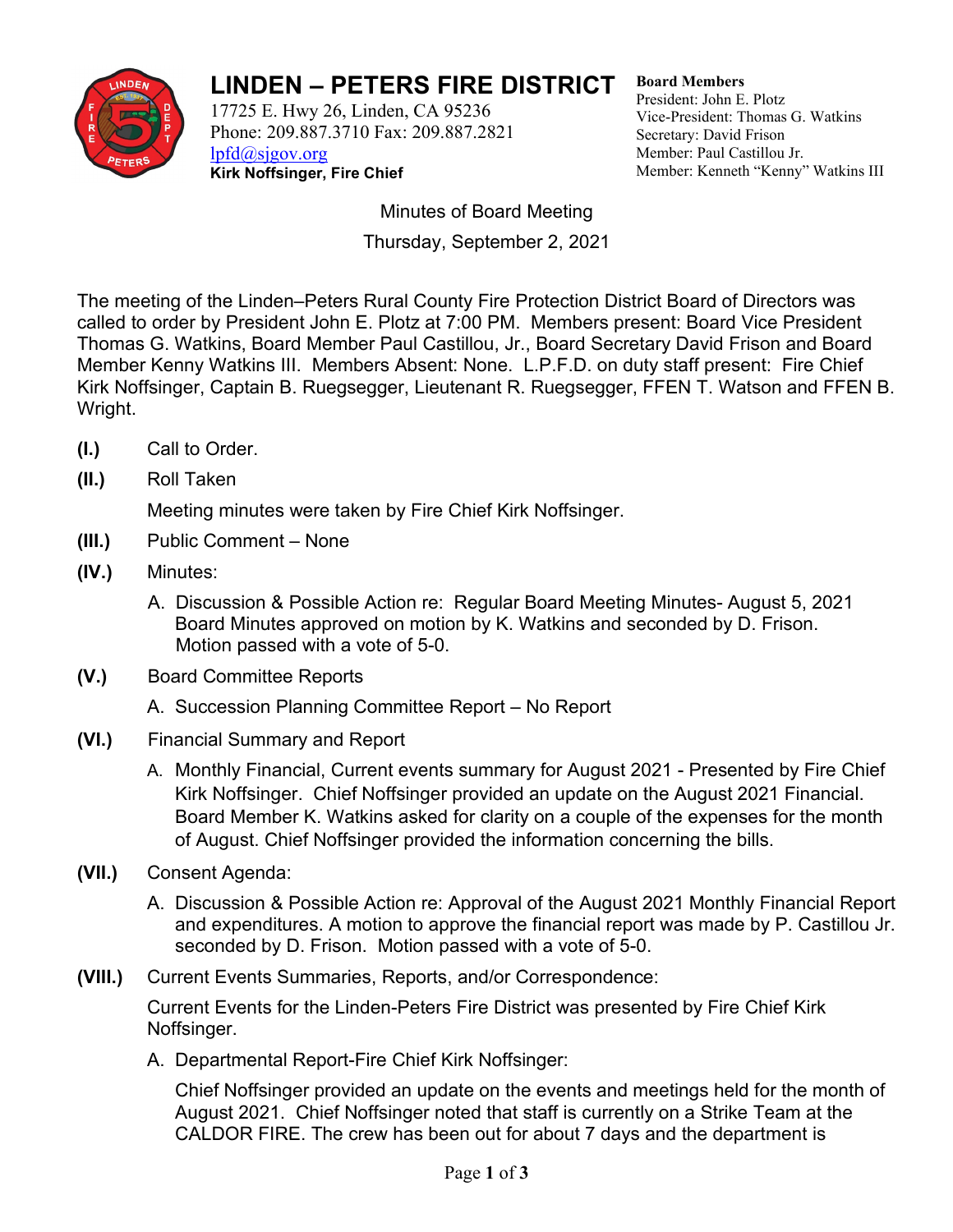planning on a crew rotation in the next 7 days. Chief Noffsinger provided the run report and an overview of some of the activities accomplished for the month by the crews.

The Chief advised the board that Engine 52 was taken to the shop due to an oil leak. It was found by the shop (Diesel Performance) that pressure was building in the engine crank case causing oil to blow out of the dip stick hole. The Chief informed the board that the mechanic stated that it was not a major issue at this time and engine could stay in service but repairs would be needed. The mechanics shop will be providing a quote for the needed repairs and the Chief would discuss the options with the board once the estimate is received. The Chief informed the board that due to the age of the engine and its mileage that it should be replaced. The board took no action on this.

The new Lucas Device (used to provide chest compressions during CPR) was placed in service and has been used already. This device was purchased with grant funding by the San Joaquin County EMS agency and each fire department in the county was provided one for their front-line apparatus.

There were three new BK portable radios (radios utilized for strike team deployment and used when communicating with state fire dispatch and agencies) purchased by the volunteer association have been programed and put into service.

Crews are finishing up on the downstairs bathroom maintenance. Once completed the bathroom can be used. This should be completed in the coming week.

- B. Union Report None
- **(IX.)** New Business
	- A. Discussion & Possible Action re: Discussion & Possible Action re: Approve Final FY 2021-FY 2022 Budget. (It should be noted that the original agenda item was incorrect noting the "Final **FY 2020-FY 2021** Budget")

The board discussed any changes to the budget with Chief Noffsinger. Chief Noffsinger advised the board that there were a few updates to the budget that were needed and that the projected ending balance would not be impacted. A motion to accept the Final FY 2021 – 2022 Final Budget as presented was made by K. Watkins III and seconded by D. Frison. The motion passed with a vote of 5-0.

B. Discussion & Possible Action re: Crowley Emergency Services Consulting, LLC Contract for the Assistance to Firefighters 2021 Regional Radio Grant Application Writing Services in an Amount Not to Exceed \$1,000.00

The Chief discussed this contract with the board and advised the board that this cost would be shared with the other fire agencies participating in this regional radio grant. The board discussed what the grant was needed for. The Chief advised that the grant will be used to purchase quad band mobile and portable radios. Many of the departments current radios are single band radios which makes it difficult to communicate with other agencies during emergency responses both inside and outside of our district's boundaries.

A motion was made by D. Frison to sign the contract with Crowley Emergency Services Consulting, LLC and seconded by K. Watkins III. The motion passed with a vote of 5-0.